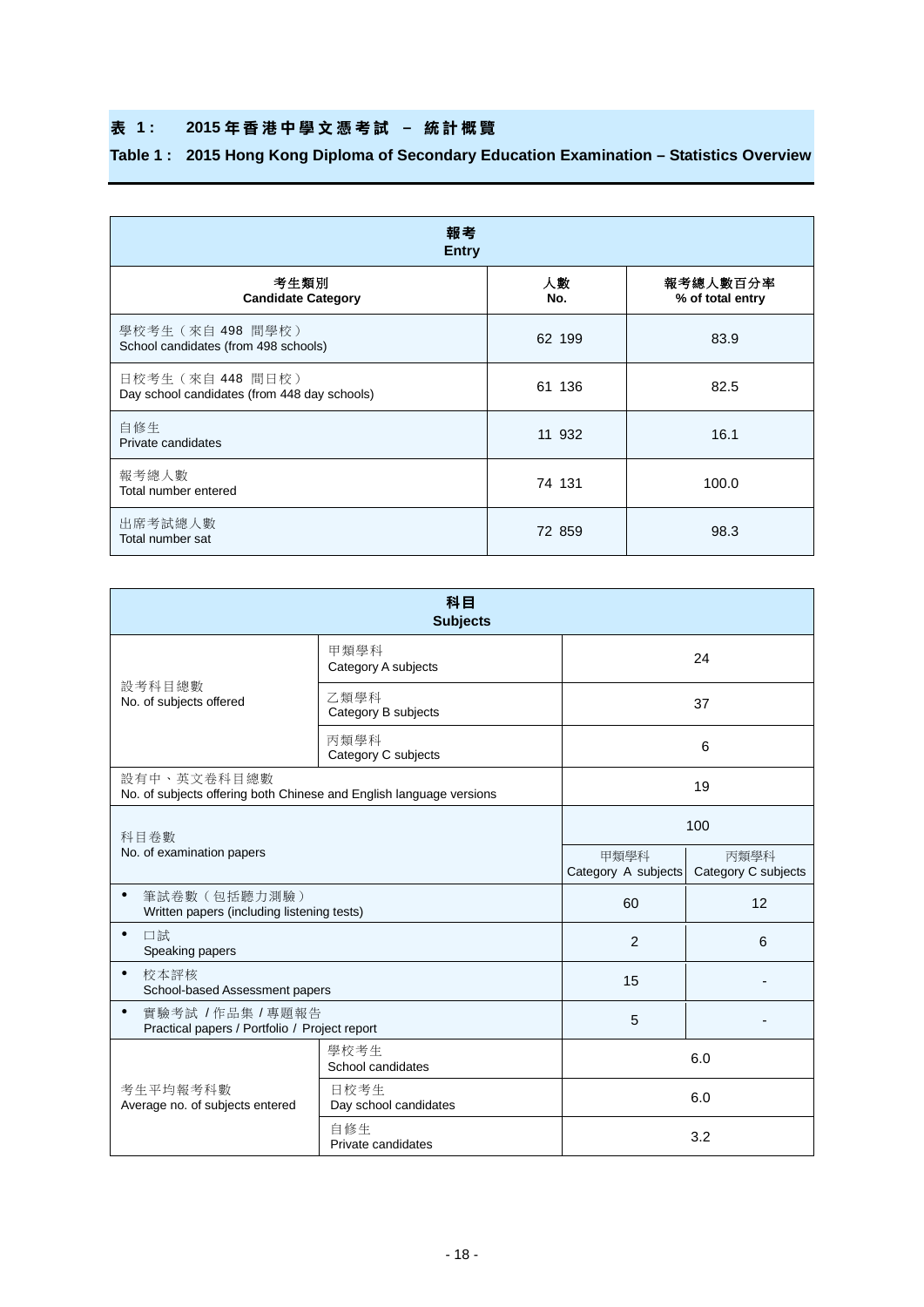| 考試運作<br><b>Examination Operation</b>                                   |                                                                                                                         |                                 |        |  |  |  |  |  |  |
|------------------------------------------------------------------------|-------------------------------------------------------------------------------------------------------------------------|---------------------------------|--------|--|--|--|--|--|--|
|                                                                        | 試場數目                                                                                                                    | 禮堂/健身室<br>398<br>Hall/Gymnasium |        |  |  |  |  |  |  |
| 筆試 (包括聽力測驗)<br>Written examinations<br>(including listening tests)     | No. of examination centres                                                                                              | 課室<br>2 179<br>Classroom        | 2 577  |  |  |  |  |  |  |
|                                                                        | 監考員人次<br>No. of invigilator-sessions                                                                                    |                                 | 14 996 |  |  |  |  |  |  |
| 實驗考試<br>Practical examinations                                         | 試場數目<br>No. of examination centres                                                                                      | 11                              |        |  |  |  |  |  |  |
| 口試                                                                     | 試場數目 (考室總數)<br>No. of examination centres (total no. of examination rooms)                                              | 135 (405)                       |        |  |  |  |  |  |  |
| Speaking examinations                                                  | 口試報到室主管數目<br>No. of oral waiting room supervisors                                                                       | 270                             |        |  |  |  |  |  |  |
| 特別試場                                                                   | 為殘疾考生而設的特別試場數目(筆試及口試)<br>No. of special centres for candidates with disabilities (written and speaking<br>examinations) | 150                             |        |  |  |  |  |  |  |
| (為有特別需要考生而設)<br>Special centres<br>(for candidates with special needs) | 為因宗教理由需作特別安排的考生而設的試場數目<br>No. of centres for candidates with special needs due to religious reasons                     | 2                               |        |  |  |  |  |  |  |
|                                                                        | 懲教機構試場數目<br>No. of centres at correctional institutes                                                                   | 4                               |        |  |  |  |  |  |  |

註: 文憑試的筆試在學校禮堂進行。一般而言,學校禮堂使用日數是 4 至 9 日。在中國語文、英國語文、數學及通識教育科 考試期間,143 間學校需停課 1 至 5 天,提供課室作考試用。

Note: HKDSE written examinations were conducted in school halls. In general, each school hall was used for 4 to 9 days. On the examination days of Chinese Language, English Language, Mathematics Compulsory Part and Liberal Studies, 143 schools were closed for 1 to 5 days to provide classroom centres for the examinations.

| 考生達規統計<br><b>Candidates not following examination instructions</b>                                                                                                                                   |                                                |
|------------------------------------------------------------------------------------------------------------------------------------------------------------------------------------------------------|------------------------------------------------|
| 作弊<br>Cheating                                                                                                                                                                                       | 0                                              |
| 校本評核/作品集抄襲<br>Plagiarism in SBA / portfolio                                                                                                                                                          |                                                |
| 攜帶未經許可物品到試場<br>Bringing in unauthorised materials to examination centres                                                                                                                             | 68                                             |
| 沒有遵從考試時間指示<br>Disobeying time instructions                                                                                                                                                           | 77 (筆試 Written Exams)<br>6 (口試 Speaking Exams) |
| 於試場內拍照/將電腦條碼照片上載互聯網<br>Taking photos in the examination centres / posting barcode labels on the web                                                                                                  | 5                                              |
| 違反手提電話規則<br>Disobeying the regulations on mobile phones                                                                                                                                              | 58                                             |
| 應考聆聽考試時遲到、沒有自備收音機(包括耳筒或電池)或攜帶收音機以外之電子儀器<br>Attending listening tests late, did not bring radios (including earphones / batteries) or bringing an<br>electronic device other than radio for the tests | 475                                            |

註: 考生作弊或管有未經許可之物品可被降級或取消有關科目的考試成績。違反手提電話規則,考生可被扣分或降級(視乎個案 的嚴重情況而定)。其他違規事件的考生一般會被扣分。

Note: Candidates found cheating or in possession of unauthorised materials were subject to subject downgrading or disqualification from the subject(s) concerned. Candidates who disobeyed the regulations on mobile phones were subject to mark penalties or subject downgrading depending on the severity of the cases. For other offences, mark penalties were normally imposed.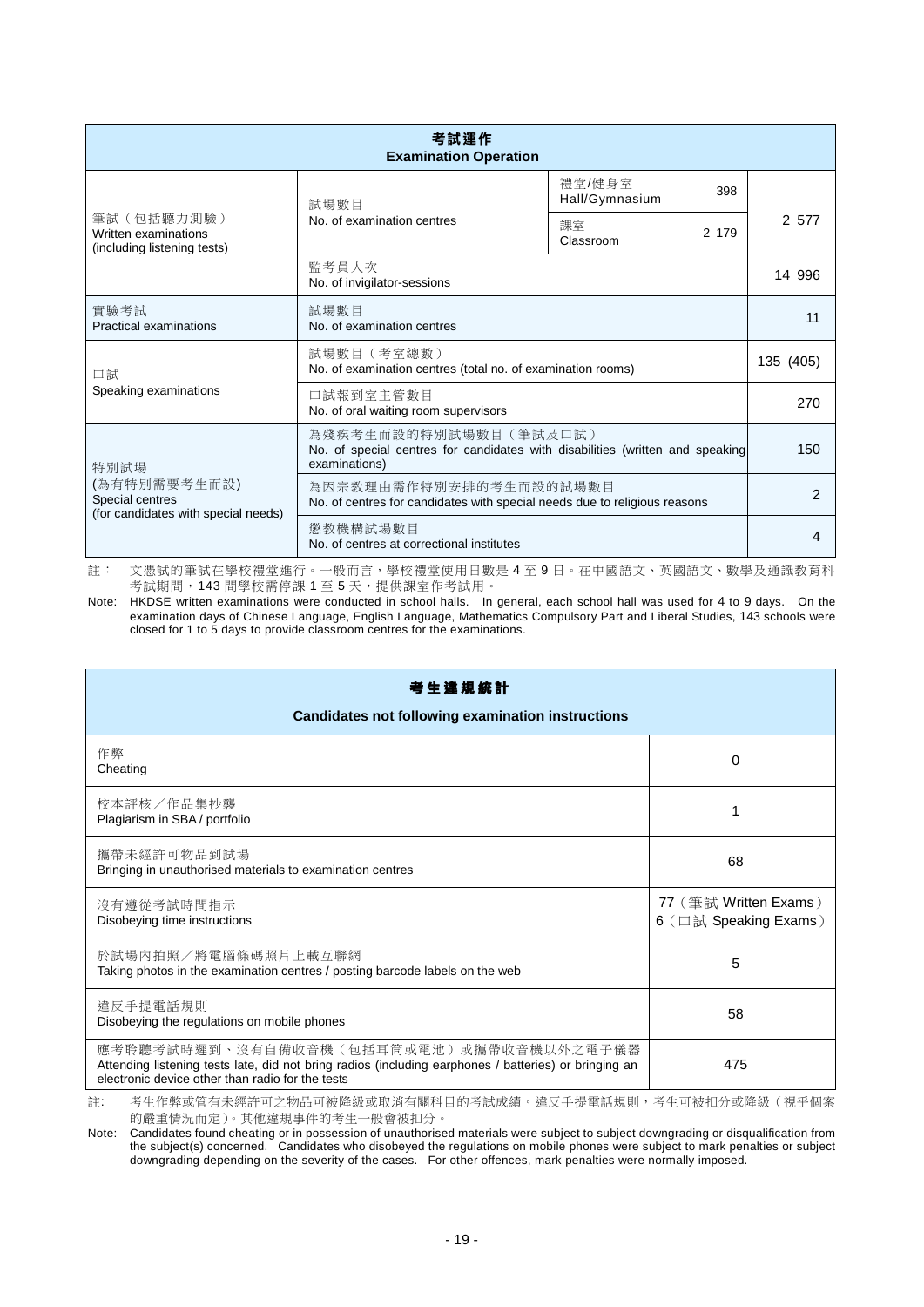| 評卷<br><b>Marking</b>                                                                                    |         |
|---------------------------------------------------------------------------------------------------------|---------|
| 筆試 (包括聽力測驗) 閱卷員/評卷助理員數目<br>No. of markers/marking assistants (written papers including listening tests) | 5 0 8 4 |
| 實驗考試主考員數目<br>No. of practical examiners                                                                 | 116     |
| 口試主考員數目<br>No. of oral examiners                                                                        | 1 0 5 4 |
| 答卷份數<br>Sets of answer scripts processed                                                                | 998 800 |
| 多項選擇題答題紙張數<br>No. of multiple-choice answer sheets processed                                            | 173 500 |

| 考生成績<br><b>Candidates' Results</b>           |                                   |         |        |          |          |          |          |          |           |  |  |
|----------------------------------------------|-----------------------------------|---------|--------|----------|----------|----------|----------|----------|-----------|--|--|
| 科目<br><b>Subject</b>                         | 考生類別<br><b>Candidate Category</b> | $5***%$ | $5*+%$ | $5 + \%$ | $4 + \%$ | $3 + \%$ | $2 + \%$ | $1 + \%$ | <b>U%</b> |  |  |
| 中國語文                                         | 日校考生<br>Day school candidates     | 0.8     | 3.0    | 7.6      | 25.5     | 52.7     | 81.9     | 97.3     | 2.7       |  |  |
| Chinese Language                             | 全體考生<br>All candidates            | 0.7     | 2.8    | 7.1      | 24.3     | 51.3     | 81.2     | 96.8     | 3.2       |  |  |
| 英國語文<br>English Language                     | 日校考生<br>Day school candidates     | 0.9     | 3.6    | 8.9      | 26.1     | 52.4     | 79.3     | 91.9     | 8.1       |  |  |
|                                              | 全體考生<br>All candidates            | 0.8     | 3.3    | 8.1      | 25.0     | 51.7     | 79.4     | 92.0     | 8.0       |  |  |
| 中國語文及<br>英國語文                                | 日校考生<br>Day school candidates     | 0.8     | 3.3    | 8.2      | 25.8     | 52.6     | 80.6     | 94.6     | 5.4       |  |  |
| Chinese Language &<br>English Language       | 全體考生<br>All candidates            | 0.8     | 3.0    | 7.6      | 24.6     | 51.5     | 80.3     | 94.4     | 5.6       |  |  |
| 數學必修部分                                       | 日校考生<br>Day school candidates     | 1.6     | 5.8    | 14.2     | 38.6     | 59.6     | 81.8     | 92.8     | 7.2       |  |  |
| <b>Mathematics</b><br><b>Compulsory Part</b> | 全體考生<br>All candidates            | 1.6     | 5.8    | 14.5     | 39.1     | 59.8     | 81.7     | 92.7     | 7.3       |  |  |
| 通識教育                                         | 日校考生<br>Day school candidates     | 1.1     | 4.2    | 10.6     | 36.3     | 65.9     | 87.2     | 98.2     | 1.8       |  |  |
| <b>Liberal Studies</b>                       | 全體考生<br>All candidates            | 1.0     | 4.1    | 10.3     | 35.7     | 65.0     | 86.5     | 97.9     | 2.1       |  |  |

| 所有甲類學科<br>All Category A<br>subjects | 日校考生<br>Day school candidates | 1.3 | 5.0 | 12.2 | 34.2 | 60.2 | 83.7 | 95.5 | 4.5 |
|--------------------------------------|-------------------------------|-----|-----|------|------|------|------|------|-----|
|                                      | 全體考生<br>All candidates        | 1.2 | 4.8 | 12.0 | 33.7 | 59.5 | 83.3 | 95.2 | 4.8 |
| 所有甲類學科選修<br>科目                       | 日校考生<br>Day school candidates | 1.6 | 6.4 | 15.9 | 39.6 | 65.3 | 86.1 | 96.4 | 3.6 |
| All Category A elective<br>subjects  | 全體考生<br>All candidates        | 1.6 | 6.4 | 15.9 | 39.6 | 65.2 | 85.7 | 96.1 | 3.9 |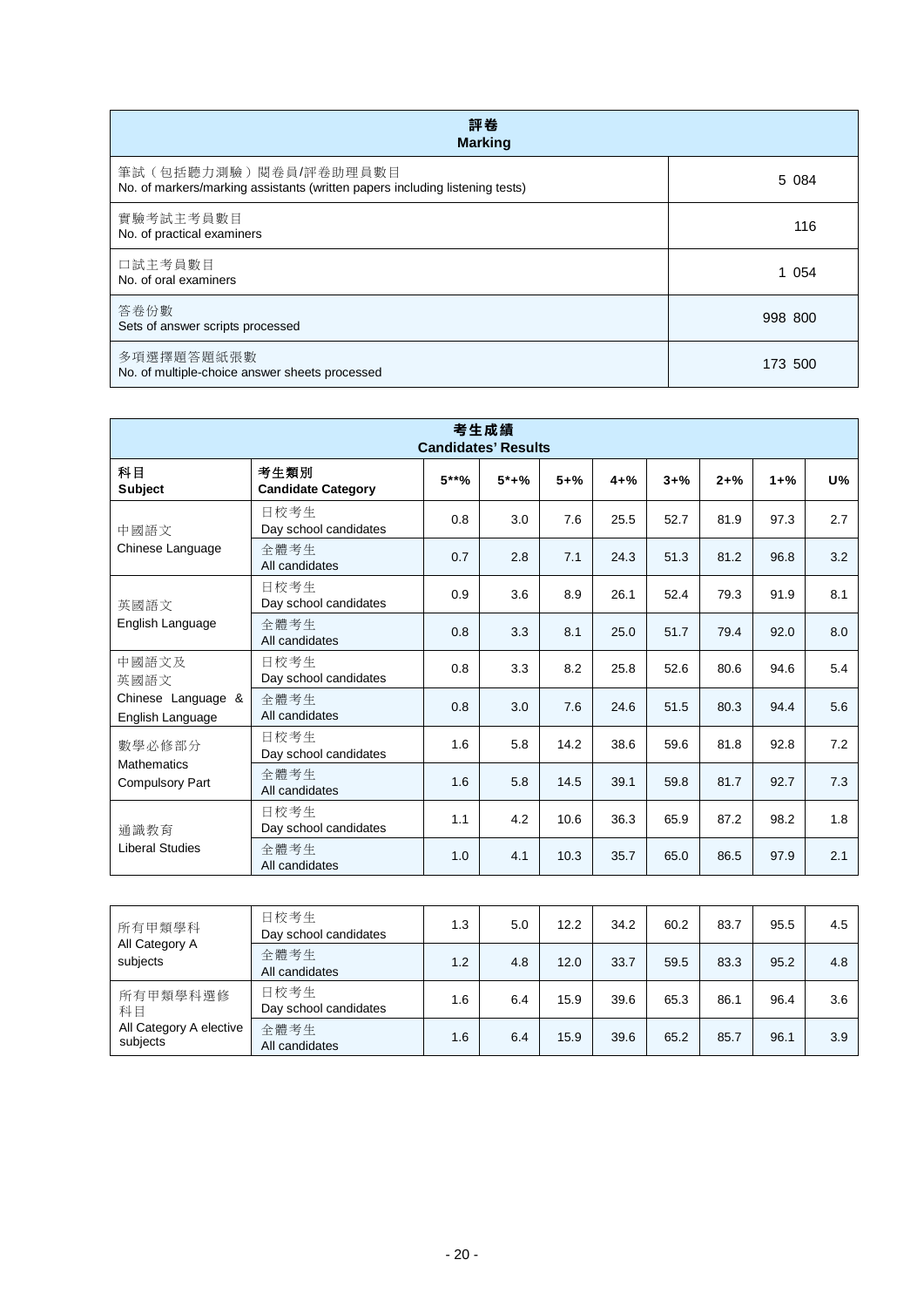| 考生成績<br><b>Candidates' Results</b> |                                   |                                                     |                                       |                           |  |  |  |  |  |
|------------------------------------|-----------------------------------|-----------------------------------------------------|---------------------------------------|---------------------------|--|--|--|--|--|
| 所有乙類學科                             | 考生類別<br><b>Candidate Category</b> | 達標並表現優異<br>百分率<br>% of Attained<br>with Distinction | 達標或以上百分率<br>% of Attained<br>or above | 未達標百分率<br>% of Unattained |  |  |  |  |  |
| All Category B subjects            | 日校考生<br>Day school candidates     | 21.3                                                | 91.0                                  | 9.0                       |  |  |  |  |  |
|                                    | 全體考生<br>All candidates            | 20.7                                                | 90.1                                  | 9.9                       |  |  |  |  |  |

|                                   | 考生類別<br><b>Candidate Category</b> | $a\%$ | $b+%$ | $c+%$ | $d+%$ | e+%  | U%  |
|-----------------------------------|-----------------------------------|-------|-------|-------|-------|------|-----|
| 所有丙類學科<br>All Category C subjects | 日校考生<br>Day school candidates     | 38.2  | 57.9  | 75.1  | 83.5  | 90.2 | 9.8 |
|                                   | 全體考生<br>All candidates            | 38.8  | 59.2  | 75.7  | 84.2  | 90.8 | 9.2 |

| 符合本地四年制學士學位課程基本入學要求的成績統計<br>Statistics for satisfying the general entrance requirements for local four-year undergraduate programmes |            |                                                                                                                                                                                                   |             |                |                |                |  |  |  |  |  |
|--------------------------------------------------------------------------------------------------------------------------------------|------------|---------------------------------------------------------------------------------------------------------------------------------------------------------------------------------------------------|-------------|----------------|----------------|----------------|--|--|--|--|--|
| 考生類別<br><b>Candidate Category</b>                                                                                                    |            | 符合要求的考生人數及百分率(以每類別出席總人數計算)<br>出席總人數<br>No. and % of candidates who satisfying the requirements<br>Total no. sat<br>(% are with respect to the total no. who sat the examination in each category) |             |                |                |                |  |  |  |  |  |
|                                                                                                                                      | 男生<br>Male | 女生<br>Female                                                                                                                                                                                      | 總數<br>Total | 男生<br>Male     | 女生<br>Female   | 總數<br>Total    |  |  |  |  |  |
| 日校考生<br>Day school<br>candidates                                                                                                     | 30 470     | 30 499                                                                                                                                                                                            | 60 969      | 9 892 (32.5%)  | 14 695 (48.2%) | 24 587 (40.3%) |  |  |  |  |  |
| 全體考生<br>All candidates                                                                                                               | 37 443     | 35 416                                                                                                                                                                                            | 72859       | 10 622 (28.4%) | 15 160 (42.8%) | 25 782 (35.4%) |  |  |  |  |  |

大學四年制學士學位課程的基本入學要求為中國語文科及英國語文科達到第 3 級或以上,以及於數學科必修部分和通識教育科 考獲第 2 級或以上。

The general entrance requirements for four-year undergraduate programmes of local universities are level **3** or above in Chinese Language and English Language, and level **2** or above in Mathematics Compulsory Part and Liberal Studies.

| 符合副學位課程入學要求/應徵有關公務員職位的成績統計<br>Statistics for eligibility to sub-degree programmes / relevant civil service appointments |            |                                                    |             |                                                                                                                                                                         |                |                |  |  |  |  |  |
|-------------------------------------------------------------------------------------------------------------------------|------------|----------------------------------------------------|-------------|-------------------------------------------------------------------------------------------------------------------------------------------------------------------------|----------------|----------------|--|--|--|--|--|
| 考生類別<br>Candidate Category                                                                                              |            | 出席最少五科總人數<br>Total no. who sat at least 5 subjects |             | 符合要求的考生人數及百分率(以每類別出席總人數計算)<br>No. and % of candidates who satisfying the requirements<br>(% are with respect to the total no. who sat the examination in each category) |                |                |  |  |  |  |  |
|                                                                                                                         | 男生<br>Male | 女生<br>Female                                       | 總數<br>Total | 男生<br>Male                                                                                                                                                              | 女生<br>Female   | 總數<br>Total    |  |  |  |  |  |
| 日校考生<br>Day school<br>candidates                                                                                        | 29 696     | 30 040                                             | 59 736      | 18 630 (62.7%)                                                                                                                                                          | 22 914 (76.3%) | 41 544 (69.5%) |  |  |  |  |  |
| 全體考生<br>All candidates                                                                                                  | 32 070     | 31 457                                             | 63 527      | 20 062 (62.6%)                                                                                                                                                          | 23 718 (75.4%) | 43 780 (68.9%) |  |  |  |  |  |

於五科甲類學科中取得2級或以上/於乙類學科取得「達標」或以上成績,其中包括中國語文科及英國語文科

5 subjects with level 2+ in Category A subjects / attained or above in Category B subjects, including Chinese Language and English Language 註: 若選修乙類學科並取得「達標」成績,會被視為甲類學科的第 2 級成績,以符合副學位課程入學及有關公務員職位入職的

成績要求。

Note: 'Attained' in Category B subjects are accepted as level 2 in Category A subjects for admission to sub-degree programmes and relevant civil service appointments.